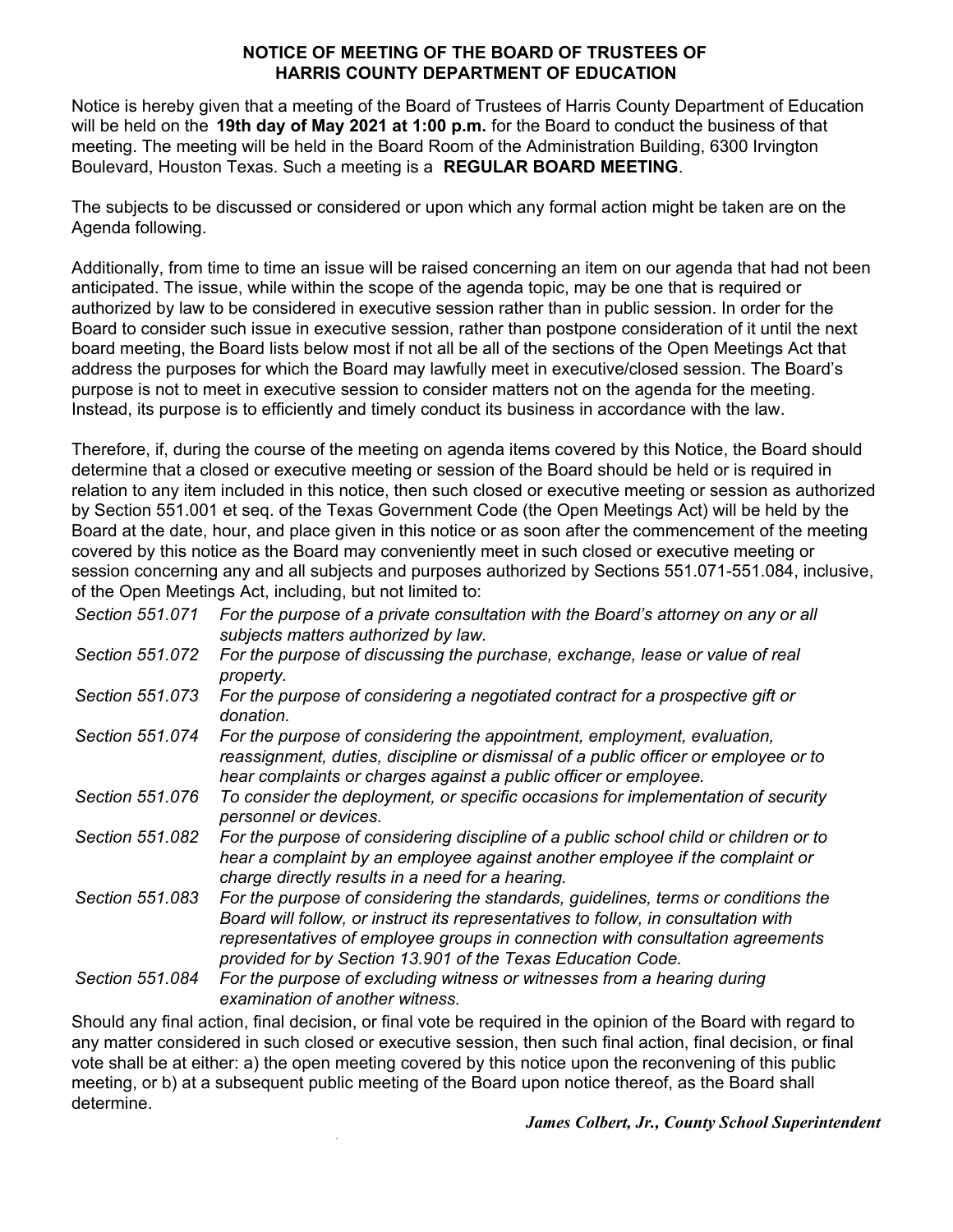

A Regular Meeting of the Board of Trustees of Harris County Department of Education will be held May 19, 2021, beginning at 1:00 p.m. in the Board Room of the Administration Building, 6300 Irvington Boulevard, Houston Texas.

The subjects to be discussed or considered or upon which any formal action may be taken are as listed below. Items do not have to be taken in the order shown on this meeting notice.

Unless removed from the consent agenda, items identified within the consent agenda will be acted on at one time.

- 1. **Invocation** Colina Poullard, Teaching and Learning Center
- 2. **Pledge of Allegiance to the US flag** Patty Menard, Human Resources
- 3. **Pledge of Allegiance to the Texas flag** Patty Menard, Human Resources
- 4. **Open Forum** Gov't Code 551.003 (5) Public Participation. Pursuant to Policy BED (Local), a citizen who wishes to speak may do so by completing a participation request card available at the Board room at least 10 minutes prior to a regular Board meeting.

#### 5. **Reports and presentations**:

- A. **Superintendent Monthly Report** James Colbert, Jr.
- B. **Recognition of Teacher of the Year** Jonathan Parker, Assistant Superintendent for Academic Support Services
- C. **Annual Division Update on Teaching & Learning Center**  Andrea Segraves, Teaching and Learning Center
- D. **Annual Division Update on Human Resources** Natasha Truitt, Executive Director
- E. **Reports of Board Committees** Committee Chairs
- F. **Other reports from Board members** concerning attendance or participation in a board or HCDE-related conference, event, activity, or committee; accolades for an HCDE staff member or other deserving person.
- G. **Monthly Financial Reports through 04/30/2021**  Jesus Amezcua, Assistant Superintendent for Business Services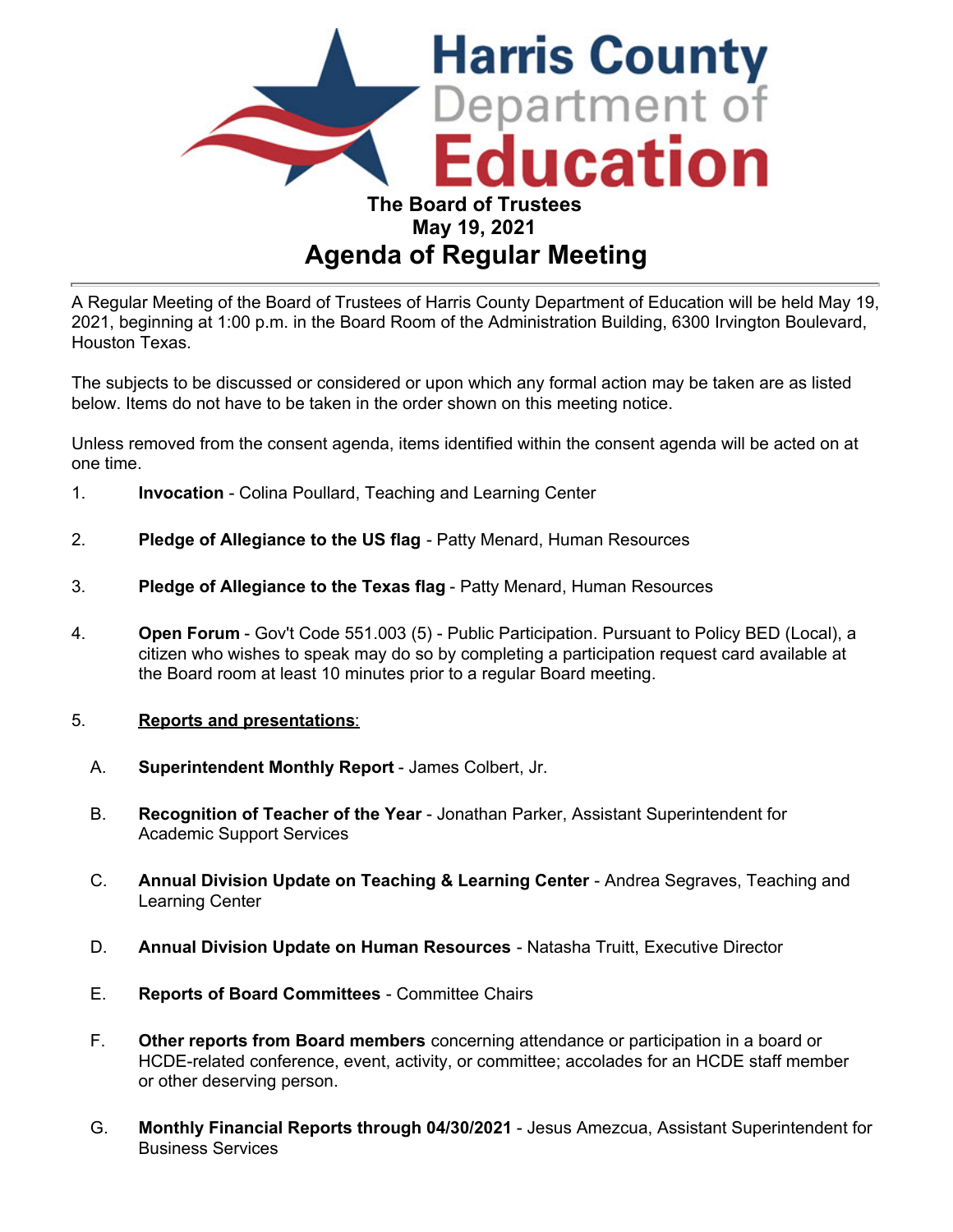## 6. **ACTION ITEMS - CONSENSUS**

# A. **Consider approval of the following Business Services items:**

- 1. Monthly Disbursement Report
- 2. Monthly Budget Amendment Report
- 3. Monthly Investment Report for April 2021

# B. **Consider approval of the following Board Meeting Minutes:**

- 1. 04/14/2021 Audit Committee Meeting
- 2. 04/21/2021 Government Relations Committee Meeting
- 3. 04/21/2021 Board Meeting
- 4. 04/30/2021 Board Hiring Committee Meeting

# C. **Consider acceptance of the following grant awards:**

- 1. **Consider approval to submit the Harris County Department of Education Head Start 2021 COVID-19 Carryover Grant request in the amount of \$344,197** from Grant Number 06CH011535 to the U.S. Department of Health and Human Services (HHS), Office of Head Start (OHS).
- 2. **Consider approval to submit the Harris County Department of Education Head Start (EHS) for Early Head Start Expansion and Start-up Carryover Grant request in the amount of \$147,792** from Grant Number 06CH011535 to the U.S. Department of Health and Human Services (HHS), Office of Head Start (OHS).
- 3. **Consider acceptance of the Notice of Award (NOA) 06HE000969-01-00 from the Department of Health and Human Services (HHS) Administration for Children and Families (ACF)for new additional COVID-19 funds for the Head Start Division in the amount of [\\$350,328.00](https://350,328.00)** for the budget period of 04/01/2021 through 3/31/2023.

# D. **Consider ratification/approval of the following Interlocal Contracts:**

1. **Ratify award RFP#20/042KJ for Partnership Project Grant and Approve \$60,000 contract to the YMCA of Greater Houston per CH Local FY21.** The Partnership Project grant award of \$40,000 is to serve Houston Texans YMCA and MD Anderson YMCA for a total of 90 students; this grant award is in addition to a \$20,000 City Connections grant award for YMCA of Greater Houston serving 40 students in City Council District A and 40 students in City Council District G for a total aggregate amount of \$60,000 with CASE for Kids.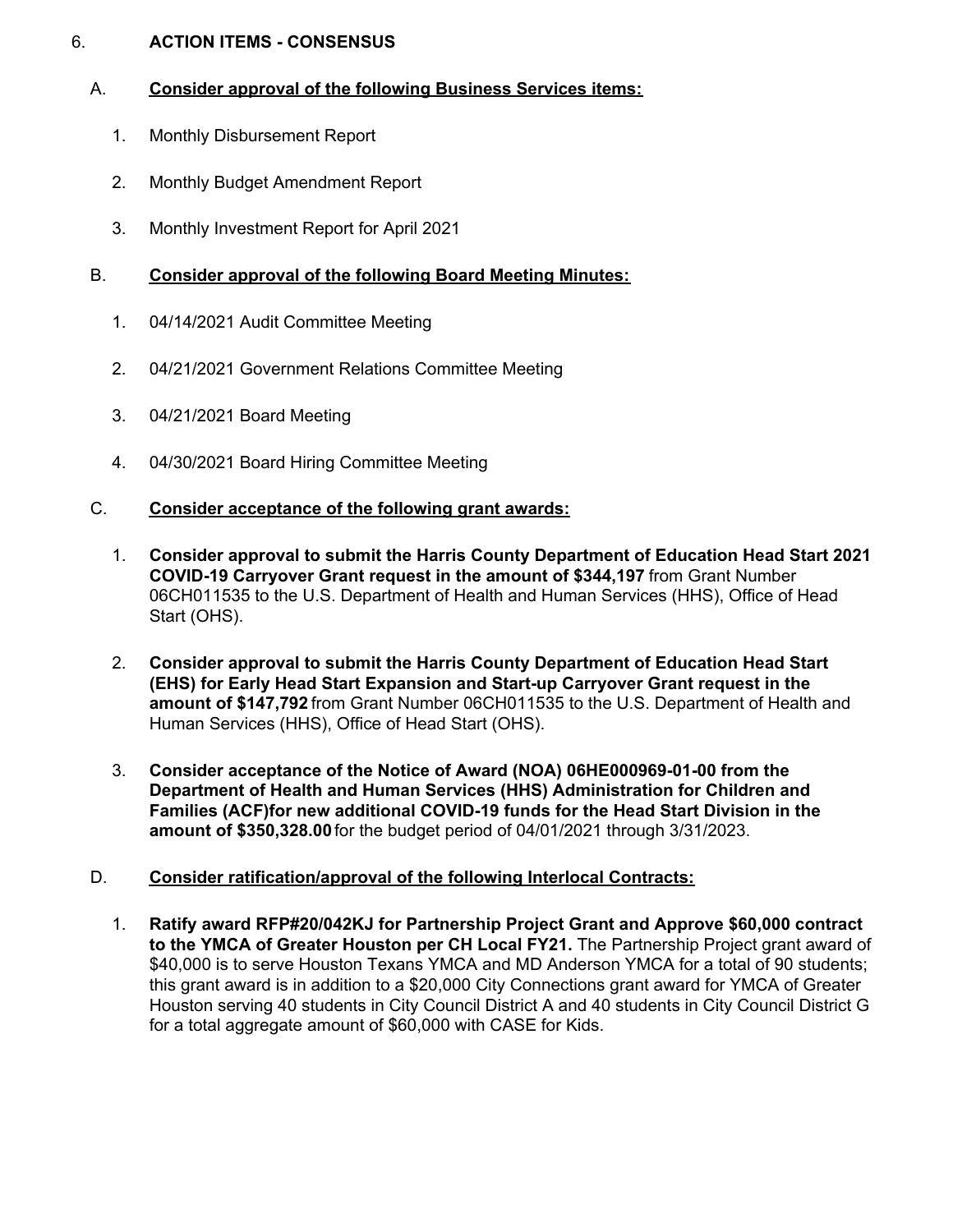2. **Ratify award of RFP#20/042KJ for Partnership Project Grant and Approve \$61,100 contract with Multicultural Education and Counseling through the Arts (MECA) per CH Local FY21. The Partnership Project grant award of \$40,000 to MECA will serve Dow School and Talento Bilingue De Houston for a total of 340 students;** the Partnership Project grant is in addition to a \$5,000 City Connections grant award for MECA serving 170 students in City Council H and a Select Service Provider service agreement for \$16,100 to serve 80 students at Burnett Elementary in Houston ISD and Boys and Girls Clubs Holthouse and Havard for a total aggregate amount of \$61,100 with CASE for Kids.

# E. **Consider approval of the following items for the HCDE Choice Partners Cooperative:**

- 1. **Consider approval of Contract Renewal option for job no. 19/032TJ Produce and Other Specialty Products with the following vendors:** Brothers Produce, Inc. (#19/032TJ-01) and Hardie's Fruit and Vegetable Co. Houston, LP dba Hardie's Fresh Foods (#19/032TJ-03) for the period of 08/01/2021 through 07/31/2022.
- 2. **Consider approval of the Contract Award for Choice Partners job no. 21/035TP for Bottled Drinking Water, Coolers, and Other Beverage Related Products with the following vendors:** BHRS Group dba Avalon (21/035TP-01); DS Services of America dba Sparkletts (21/035TP-02); Nestle Waters North American, Inc. dba ReadyRefresh by Nestle, a division of Nestle Waters North America (21/035TP-03); and The Masters Distribution Systems Company, Inc. (21/035TP-04) for the period of one (1) year starting 06/20/2021 through 06/19/2022.
- 3. **Consider approval of a Contract Renewal option for job no. 20/036TP for Commercial Food Distributor with the following vendors:** Gordon Food Service, Inc (#20/036TP-01) and Labatt Institutional Supply Company dba Labatt Food Service LLC (#20/036TP-02) for the period 08/01/2021 through 07/31/2022.
- 4. **Consider approval of the Contract Award for Choice Partners job no. 21/036TP for Dairy and Other Related Products with the following vendor:** New Dairy HoldCo, LLC dba Borden Dairy (21/036TP-01) for the period 08/1/2021 through 7/31/2022.
- 5. **Consider approval of the Contract Award for Choice Partners job no. 21/037LS for Bread and Tortilla Products with the following vendor:**Kurz and Co. (21/037LS-01) for the period 08/1/2021 through 07/31/2022.
- 6. **Consider approval of Contract Renewal option for job no. 18/042KC for Waste & Recycling Collection Services with the following vendor:** Waste Management of Texas, Inc. (#18/042KC-02) for the period 06/20/2021 through 06/19/2022.
- 7. **Consider approval of Contract Renewal option for job no. 19/034KC for Musical Instruments & Related Items with the following vendors:** Universal Melody Services, LLC dba Brook May Music/H&H Music (#19/034KC-02); Guitar Center Stores, Inc. dba Music & Arts Center (#19/034KC-04), and West Music Company, Inc. (#19/034KC-07) for the period of 06/19/2021 through 06/18/2022.
- 8. **HCDE Interlocal Agreements with:** School of Excellence, San Antonio, Texas; Gilmer ISD, Gilmer, Texas; The Paradigm Project, Houston, Texas; Orange County Drainage District, Orange, Texas; North Texas Municipal Water District, Wylie, Texas, and County of Lavaca, Hallettsville, Texas.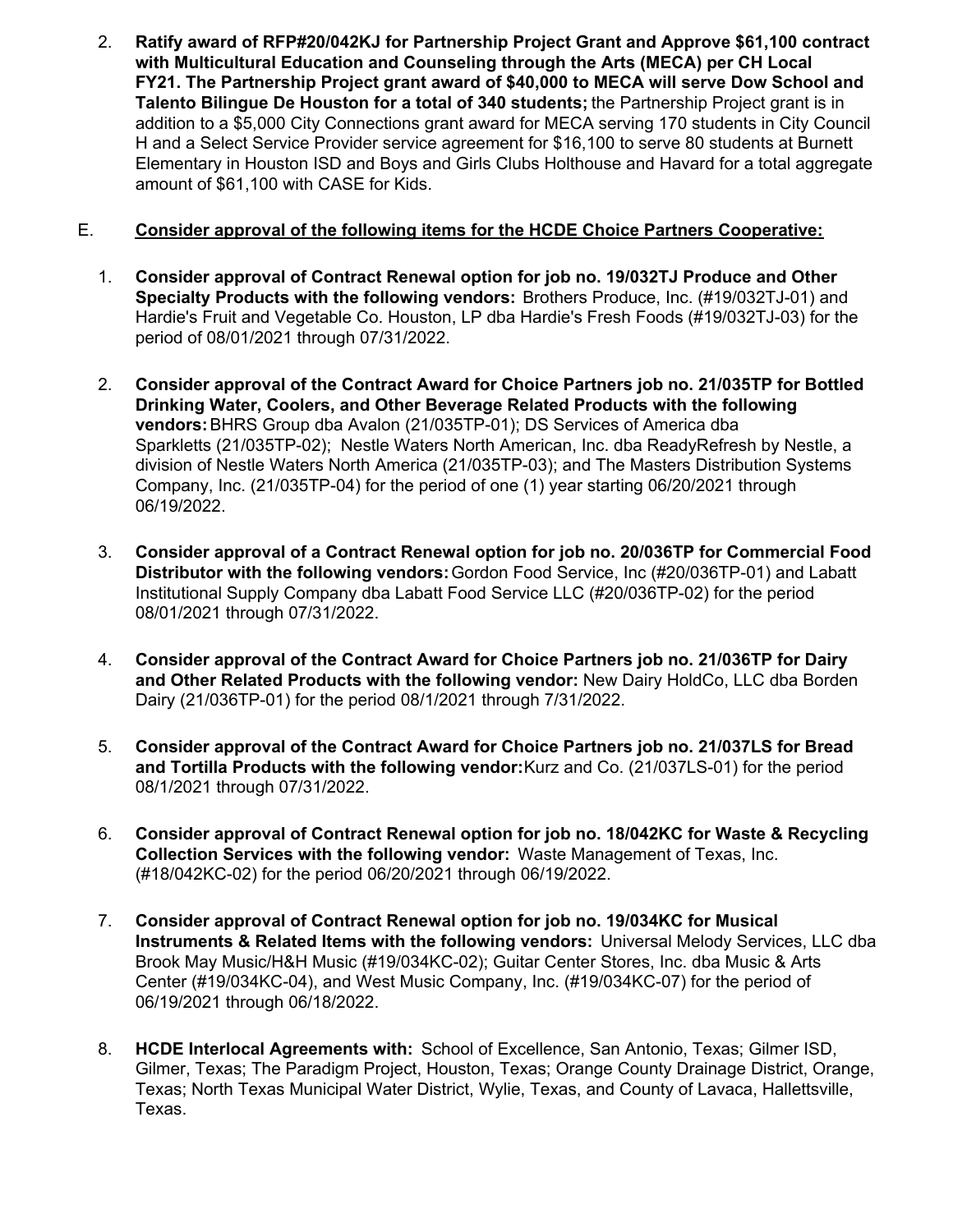# F. **Consider approval of the following items for Internal Purchasing:**

- 1. **Consider approval of Contract Renewal option for job no. 19/019KJ HVAC Testing and Balancing with the following vendors:**Campos Engineering Inc. and National Precision, LLC. for the period of 06/19/2021 through 06/18/2022.
- 2. **Consider approval of a Contract Renewal option for job no. 20/041KJ Youth Pathways: Digital Badging Initiative / Digital/Web-Based E-Portfolio/Digital Badging System with the following vendors:** Instructure, Inc., and PHS Capital, Inc. for the period of 06/01/2021 through 05/31/2022.
- 3. **Consider approval of Contract Award for job no. 21/025YR Professional Development Services for the Harris County Department of Education Teaching and Learning Center Divison with the following proposer(s):** Amanda Morgan; Be Glad, LLC; The Children's Museum of Houston; Cindy Puryear Consulting Services, LLC; Education Elements, Inc.; Engaging Learners, LLC; eTeaching Me dba Love N Learn At Home; GV Implementation Solutions; Lakeshore Learning Materials; Blue Daisy Consulting, LLC dba Lead Your School; Marzano Resources, LLC; MGT of America Consulting, LLC; National Inventors Hall of Fame, Inc.; National Training Network, Inc.; Nylinka School Solutions; PowerSchool Group, LLC; Tammy Rodney; Teaching Strategies, LLC; Think Big Learning; Untapped Genius; Writers in the Schools, and Young Audiences, Inc. of Houston for the period of 05/19/2021 through 05/18/2022.
- 4. **Consider approval of a Contract Renewal option for job no. 20/039YR Early Head Start Child Care Partnership with the following vendors:** John G. Jones Learning Center; Fellowship of Purpose Early Childhood Learning Center; Let's Learn Christian Learning Center, Inc.; and Deskot, LLC dba Kool Kids Daycare for the period of 06/17/2021 through 06/16/2022.
- 5. **Consider approval of Contract Award for job no. 21/027YR Nutrition Services Consultant with the following proposer(s):** Community Nutrition Outreach Services and Foodservice Peeps LLC for the period of 05/19/2021 through 05/18/2022.
- 6. **Consider approval of Contract Award for RFQ job no. 21/028YR for Audit Services for Harris County Department of Education to the firm offering the best value to HCDE and meeting the specifications outlined in the proposal:** Whitley Penn, LLP for the period of 05/19/2021 through 05/18/2022 (and approving the amount of \$54,100 for FY 2021).
- G. **Consider ratification of Interlocal (revenue) contract for FY 2022 in the aggregate amount of \$166,971 with Academic and Behavior School West with the following district:** Conroe ISD for seven (7) out of-county annual contracts in the amount of \$166,971 (\$23,853 each) for the contract period of 08/23/2021 through 06/03/2022.

# 7. **ACTION ITEMS - NON-CONSENSUS**

A. **Consider approval of a resolution to increase the over 65 exemption for the tax year 2021 from \$160,000 to \$229,000** and providing notice to the Harris County Appraisal District and Harris County Tax Office.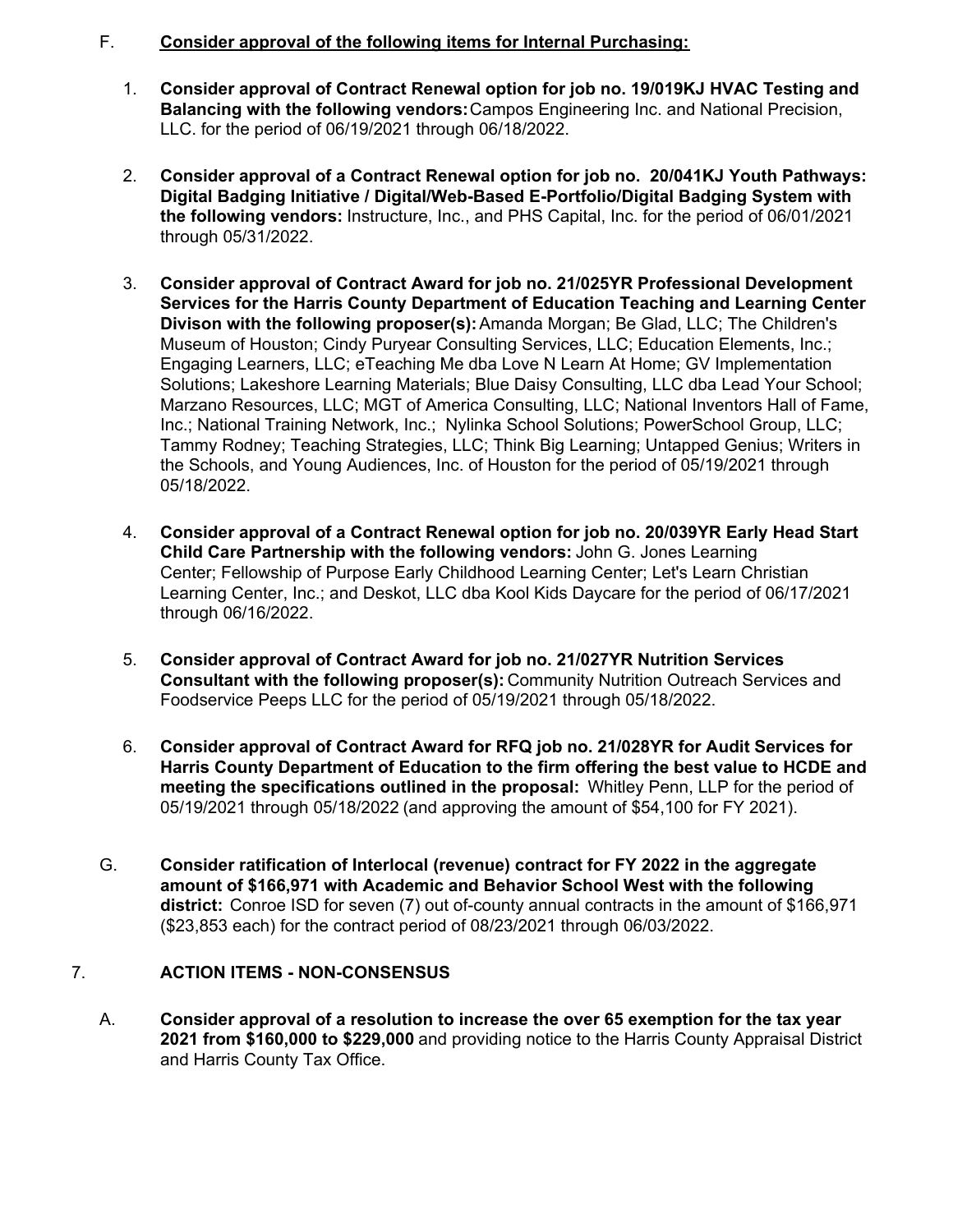- B. **Consider approval of advertising contract with Love Advertising under RFP # 19/047KC-03 in the amount of \$85,000 for Adult Education recruitment and workforce program development awareness (applicable grant period for federal funds will be utilized) and in the amount of \$100,000 for Head Start and Early Head Start**for children and family recruitment and program awareness from the period of May 19, 2021 through December 31, 2021 (ARA federal funds will be utilized).
- C. **Consider approval of the Harris County Department of Education Head Start/Early Head Start Student Selection Criteria for the 2021-2022 school year.**
- D. **Consider ratification of Services Agreement with Blackmon Mooring (Job No. 19/042MJ-01) for Disaster Mitigation and Contents due to the February 2021, Winter Storm URI for Sheffield Head Start in the total amount of [\\$249,155.73](https://249,155.73) (**funds will be used from KQC lease vendor insurance proceeds for the mitigation and from McGriff & Seibel from insurance proceeds for the cleaning, testing, removal and storage of the contents).
- E. **Consider approval of amendment to Professional Services Agreement with English + Associates Architects, Inc. for the design of the Coolwood Head Start Center to change the calculation of compensation from a method based on percentage of construction costs to a method based on a stipulated sum as required by the federal funds regulations under 2 C.F.R. 200.324.**(The total amount of the compensation will remain the same at [\\$428,538.06](https://428,538.06), and the contract was procured under RFQ # 20/043IA. This project is funded with federal funds).
- F. **Consider approval of English + Associates Architects, Inc. contract under RFQ # 20/043IA for the design of the Humble Early Head Start Center in the amount of \$53,173** (this project is funded with federal funds).
- G. **Consider approval of amendment to the Professional Services Agreement (procured under RFQ 20/043IA) with English + Associates Architects, Inc. for the renovation of the Harris County Department of Education Administration building located at 6300 Irvington, to increase the amount from [\\$554,312.50](https://554,312.50) to \$[755,971.84](https://755,971.84) (\$[201,659.34](https://201,659.34) increase)** and adjust the projected schedule as outlined in the attachment (Contingency funds will be used from the project budget).
- H. **Consider election of President and Vice President of HCDE Board of Trustees**
- 8. **EXECUTIVE SESSION** Under the Texas Government Code pursuant to any and all purposes permitted by Sections 551.001-551.084, including, but not limited to: 551.071; 551.074
	- A. **Deliberate the appointment, employment, evaluation, reassignment, duties, discipline and/or dismissal of HCDE employees.**
	- B. **Deliberate Superintendent's recommendation to award Non-Chapter 21 Contracts for 2021-2022**

Assistant Superintendent, Business Services Director, Center for Safe & Secure Schools Director, Information Technology Chief Accounting Officer, Business Services Chief of Staff, Administration Director, Research & Evaluation Director, Facilities Construction Chief Communication Officer, Technology Senior Director, School-Based Therapy Services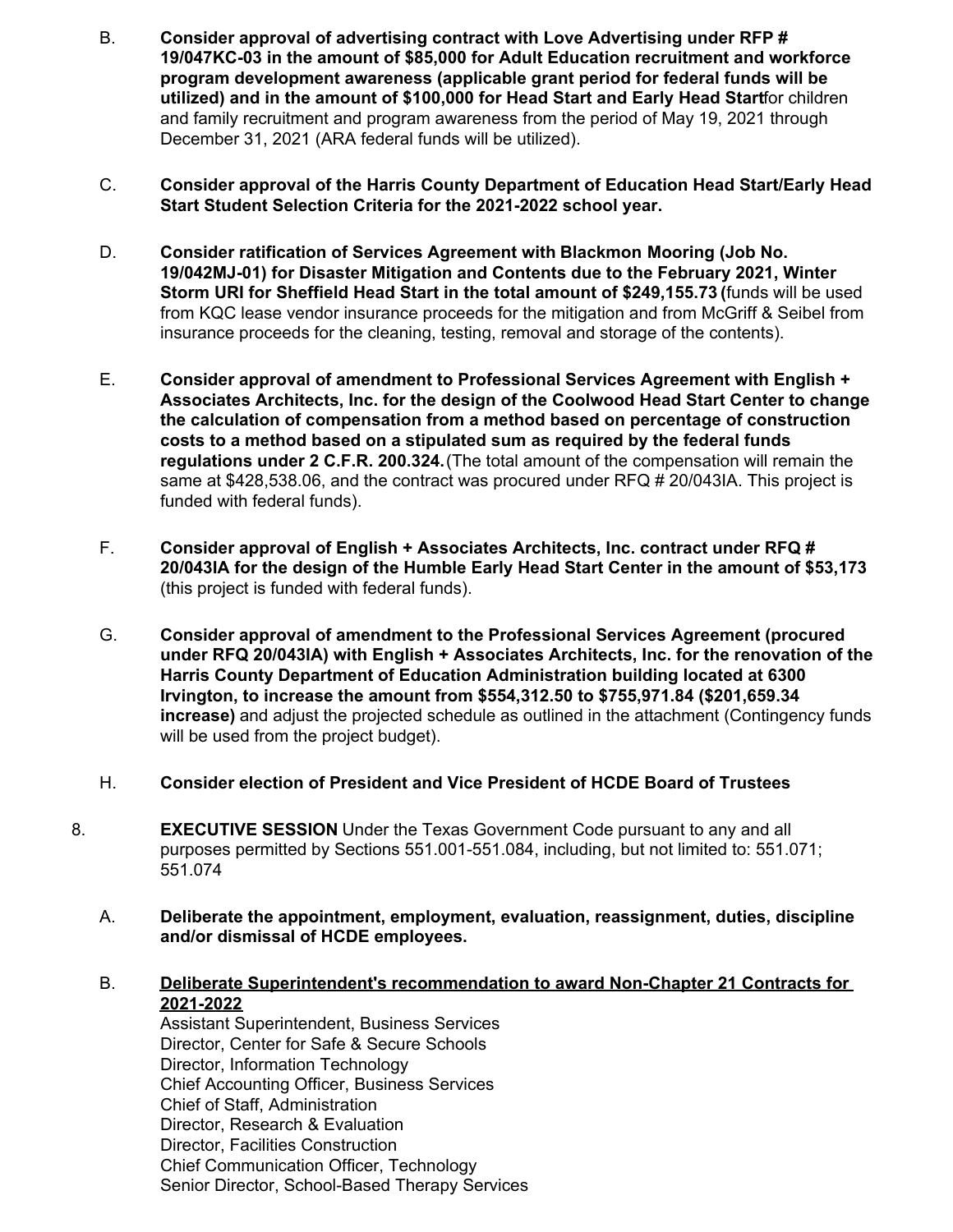Director, Records Management Director, Client Engagement Senior Director, Choice Partners Director, Communications Director, Purchasing Director, Adult Education Senior Director, Head Start Director, Facilities Maintenance Director, Grants Development Senior Director, Adult Education Director, CASE Executive Director, Human Resources Executive Director, Facilities

## C. **Deliberate Superintendent's recommendation to award Chapter 21 Contracts for 2021-2022**

Chapter 21 Probationary Contracts for campus personnel

- 4 Teachers, ABS East
- 1 Registered Nurse, ABS East
- 1 Principal, ABS East
- 1 Counselor, ABS East
- 4 Teachers, ABS West
- 1 Registered Nurse, ABS West
- 2 Teachers, Fortis Academy
- 3 Teachers, Highpoint School East

#### Chapter 21 Term Contracts for campus personnel

8 Teachers, ABS East

- 2 Transition Specialists, ABS East
- 1 Behavior Intervention Specialist, ABS East
- 2 Assistant Principals, ABS East
- 2 Assistant Principals, ABS West
- 1 Counselor, ABS West
- 1 Principal, ABS West
- 11 Teachers, ABS West
- 1 Transition Specialist, ABS West
- 2 Teachers, Fortis Academy
- 1 Counselor, Fortis Academy
- 1 Registered Nurse, Fortis Academy
- 2 Assistant Principals, Highpoint School East
- 1 Counselor, Highpoint East
- 12 Teachers, Highpoint School East
- 3 Transition Specialists, Highpoint School East
- 1 Registered Nurse, Highpoint School East

Chapter 21 Probationary Contracts for non-campus personnel

- 1 Assistant Superintendent, Administration
- 1 Compliance & Technical Support Officer, Schools
- 1 Instructional Coach, Schools
- 1 Leadership Development Officer, Educator Certification and Advancement
- 1 Manager, Teaching and Learning Center
- 1 Senior Director, Schools

#### Chapter 21 Term Contracts for non-campus personnel

1 Assistant Superintendent, Administration

1 Curriculum Compliance Officer, Educator Certification and Advancement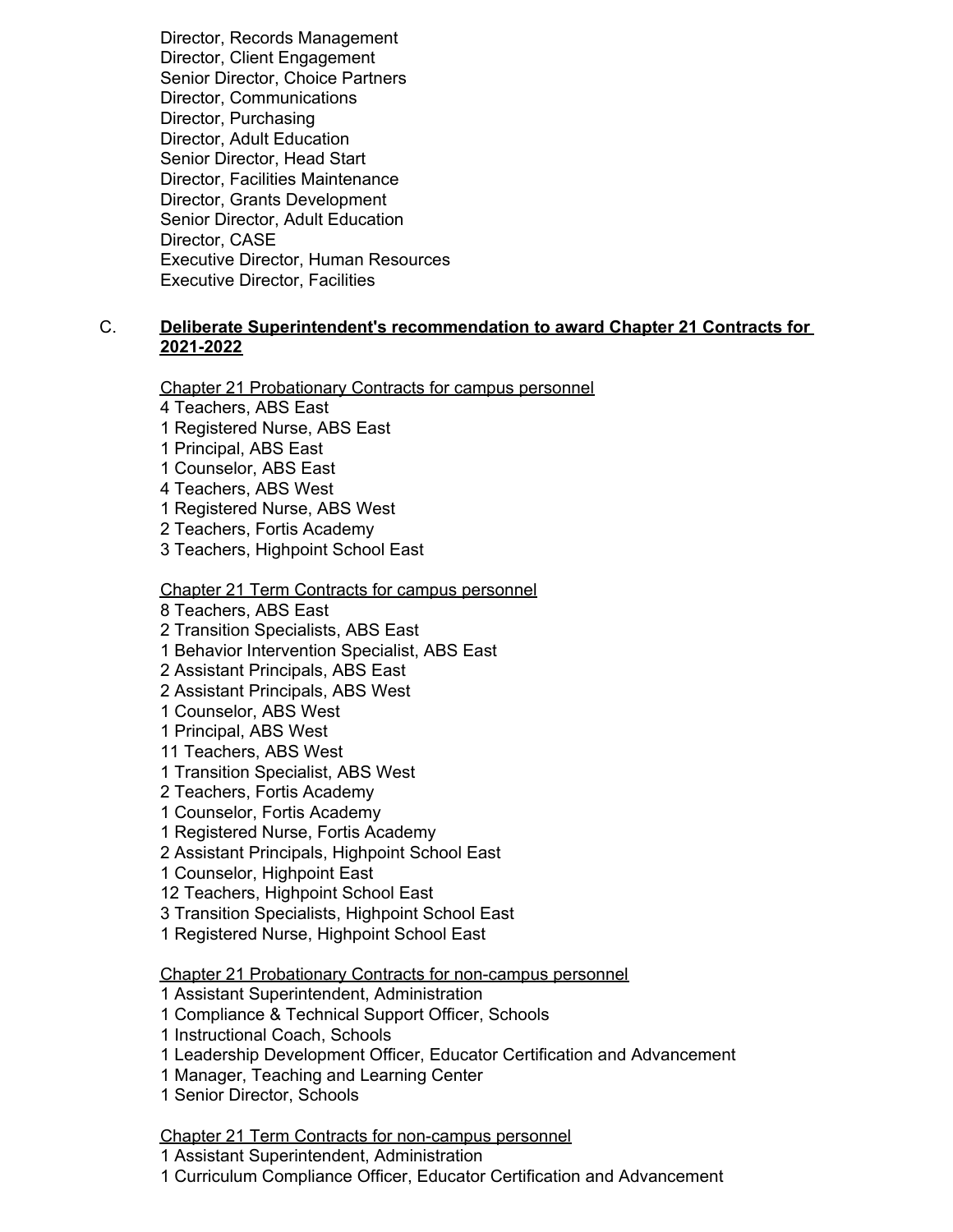- 1 Director, Educator Certification and Advancement
- 1 Curriculum & Compliance Services Director, Schools
- 1 Curriculum Director, Math, Teaching and Learning Center
- 1 Curriculum Director, ELA, Teaching and Learning Center
- 1 Director, Special Projects, Teaching and Learning Center
- 1 Curriculum Director, Digital Education & Innovation, Teaching and Learning Center

Chapter 21 Probationary Contract Terminations 7 Teachers, ABS East 4 Teachers, ABS West 1 Teacher, Highpoint School East

9. **RECONVENE** for possible action on items discussed in executive session

#### A. **Consider approval of Superintendent's recommendation to award Non-Chapter 21 Contracts for 2021-2022**

Assistant Superintendent, Business Services Director, Center for Safe & Secure Schools Director, Information Technology Chief Accounting Officer, Business Services Chief of Staff, Administration Director, Research & Evaluation Director, Facilities Construction Chief Communication Officer, Technology Senior Director, School-Based Therapy Services Director, Records Management Director, Client Engagement Senior Director, Choice Partners Director, Communications Director, Purchasing Director, Adult Education Senior Director, Head Start Director, Facilities Maintenance Director, Grants Development Senior Director, Adult Education Director, CASE Executive Director, Human Resources Executive Director, Facilities

## B. **Consider approval of Superintendent's recommendation to award Chapter 21 Contracts for 2021-2022**

Chapter 21 Probationary Contracts for campus personnel

- 4 Teachers, ABS East
- 1 Registered Nurse, ABS East
- 1 Principal, ABS East
- 1 Counselor, ABS East
- 4 Teachers, ABS West
- 1 Registered Nurse, ABS West
- 2 Teachers, Fortis Academy
- 3 Teachers, Highpoint School East

Chapter 21 Term Contracts for campus personnel

- 8 Teachers, ABS East
- 2 Transition Specialists, ABS East
- 1 Behavior Intervention Specialist, ABS East
- 2 Assistant Principals, ABS East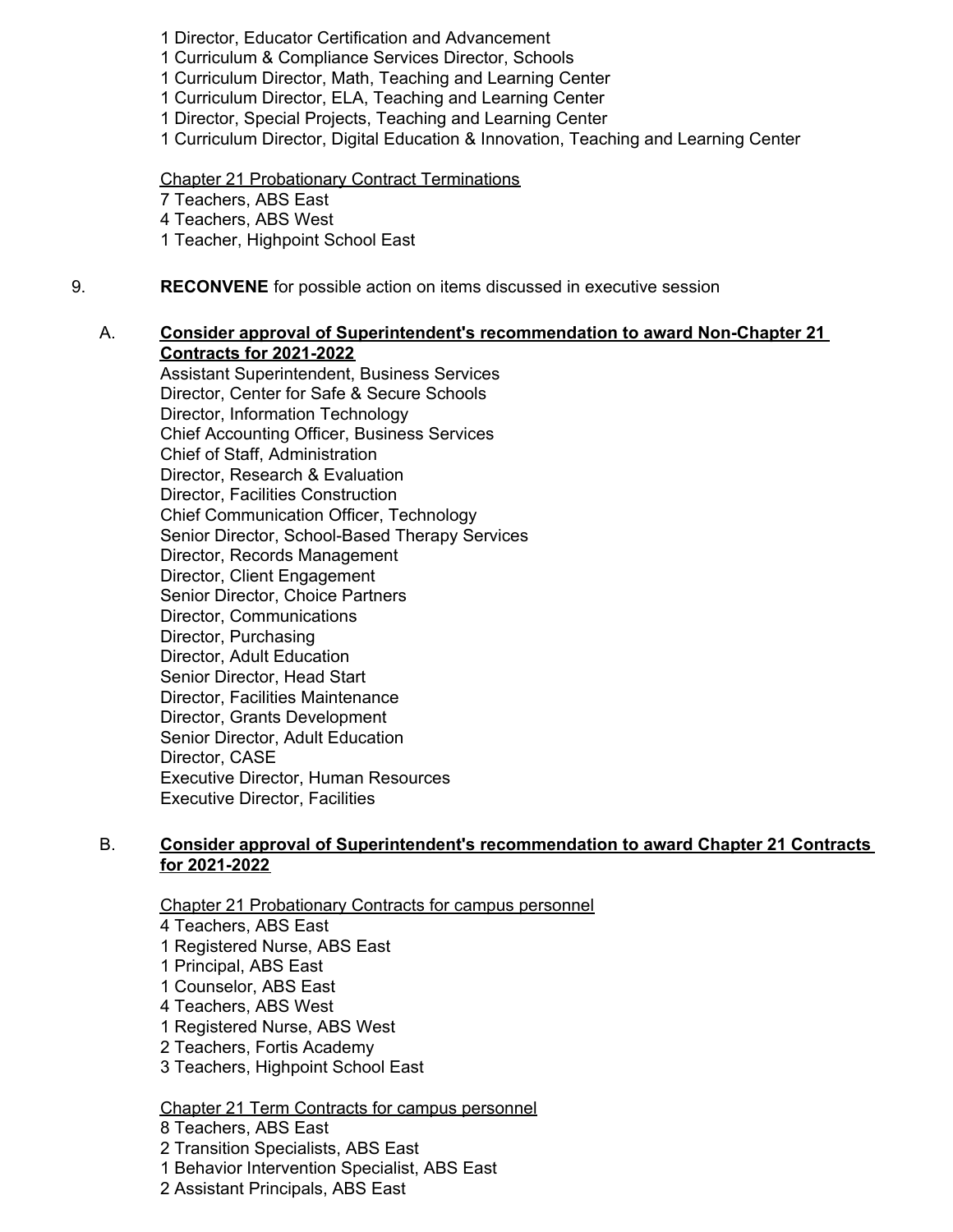2 Assistant Principals, ABS West

1 Counselor, ABS West

- 1 Principal, ABS West
- 11 Teachers, ABS West
- 1 Transition Specialist, ABS West
- 2 Teachers, Fortis Academy
- 1 Counselor, Fortis Academy
- 1 Registered Nurse, Fortis Academy
- 2 Assistant Principals, Highpoint School East
- 1 Counselor, Highpoint East
- 12 Teachers, Highpoint School East
- 3 Transition Specialists, Highpoint School East
- 1 Registered Nurse, Highpoint School East

#### Chapter 21 Probationary Contracts for non-campus personnel

- 1 Assistant Superintendent, Administration
- 1 Compliance & Technical Support Officer, Schools
- 1 Instructional Coach, Schools
- 1 Leadership Development Officer, Educator Certification and Advancement
- 1 Manager, Teaching and Learning Center
- 1 Senior Director, Schools

## Chapter 21 Term Contracts for non-campus personnel

- 1 Assistant Superintendent, Administration
- 1 Curriculum Compliance Officer, Educator Certification and Advancement
- 1 Director, Educator Certification and Advancement
- 1 Curriculum & Compliance Services Director, Schools
- 1 Curriculum Director, Math, Teaching and Learning Center
- 1 Curriculum Director, ELA, Teaching and Learning Center
- 1 Director, Special Projects, Teaching and Learning Center
- 1 Curriculum Director, Digital Education & Innovation, Teaching and Learning Center

#### Chapter 21 Probationary Contract Terminations

- 7 Teachers, ABS East
- 4 Teachers, ABS West
- 1 Teacher, Highpoint School East

## 10. **Discussion and possible action regarding future agenda items**

## 11. **INFORMATION ITEMS**

- A. **Human Resources Information Items**
- B. **Employee Count**
- C. **Submission of a grant proposal to Dollar General Literacy Foundation via the Education Foundation of Harris County in the amount of \$[3,939.33](https://3,939.33) for all four schools in the Schools Division.** Requested funds will cover expenses to purchase instructional materials, classroom library sets and 111 books and novels.
- D. **Submission of grant application in the amount of \$7,020 to Bank of Texas/Bank of Oklahoma Financial via Education Foundation of Harris County to support Head Start's REAL SuperMENtors Read program** , which focuses on literacy skills. Requested funds will serve 195 students.